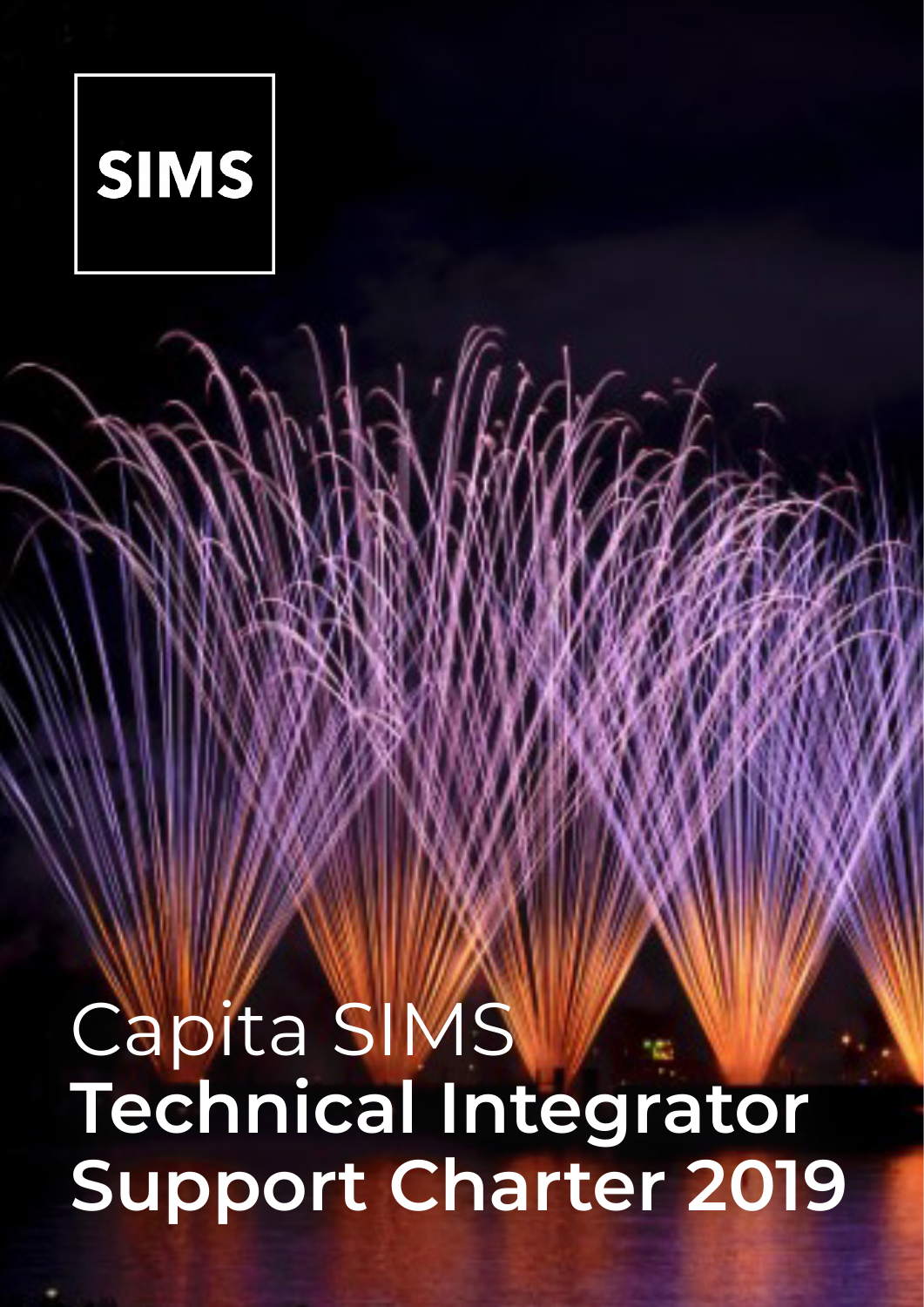# **Introduction**

As an MIS provider, we understand your time and resources are valuable and it's important that we offer you both efficiency and value. We are also extremely conscious that our services must be courteous, helpful and professional. This charter (for licensed software users) outlines our promise and commitment to you. We constantly evaluate ourselves against this charter and strive for continuous improvement.



As Capita SIMS develops its solutions and customer base, we are often asked if we follow any industry standard frameworks. Our internal support processes follow the UK Government approved ITIL V3 framework and the appropriate naming conventions in line with those guidelines. In doing so, the language used is very important:

- **! Incident** = an unplanned service degradation or interruption.
- **! Problem** = the cause of one or more incidents, also referred to as 'defects'.
	- **1.** Generic = caused by a software error, potentially affecting multiple customers. Usually resolved with software updates.
	- **1.** Site-specific = caused by errors in data (where a script may resolve the issue) or other local issues but could also have an underlying generic cause.
- **1 Service request** = Requests for Training, Consultancy, Report Writing, Technical Services and Standard Changes.
	- **! Enquiry** = Requests for information and "How do I..?" queries.
	- **Change request** = Request for functionality to be enhanced in the product.

Incidents, enquiries and service requests may at times all be referred to as a 'case' or 'ticket'.

#### **My Account– how can it help you?**

A number of useful tools can be found within My Account, which gives you, as a SIMS Integrator, access to the latest news, resources, discussions and events, and can be accessed by visiting myaccount.capita-cs.co.uk.

#### **Case Logging**

If a solution cannot be located, you can log a support incident or enquiry directly with the SIMS Service Desk. This (and any associated solution) can then be viewed online using our My Account facility, where you can also add notes to the case and review updates from us.

You can log service requests for Professional and Technical Services (e.g. upgrades) and API Support. These will be referred to the product manager for consideration and inclusion for discussion at our Software Consultancy Groups, as required.

#### **Knowledge Base article search**

Knowledge Base article search can

be used to obtain an immediate solution to any issue you may have, 24/7. You should always attempt this search, prior to logging a case.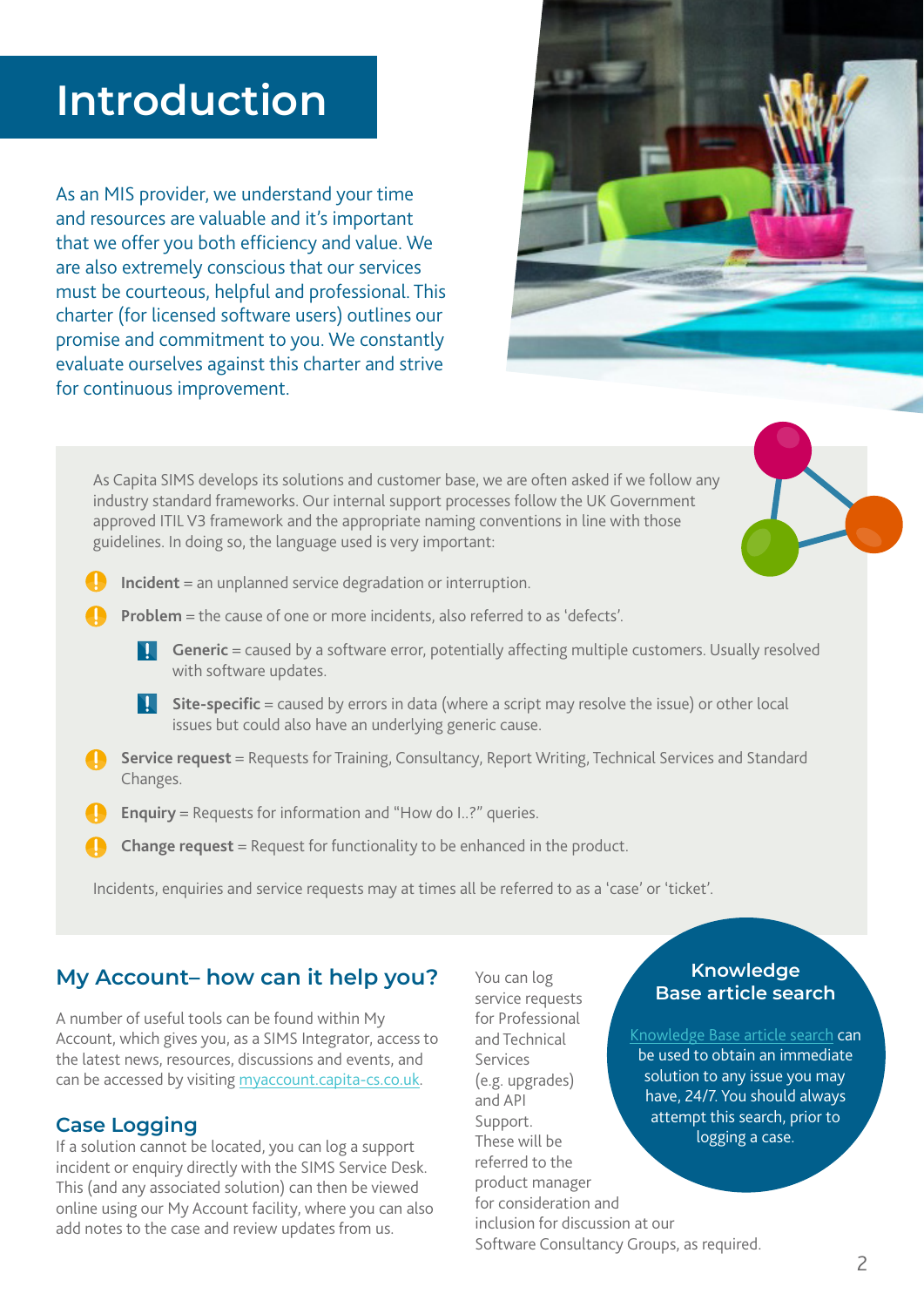### **How can I contact the Partner Support Team?**

Our My Account facility is a great way to contact us because it enables us to focus our resources more effectively on investigating customer issues. You may even find a solution immediately without having to log a support case and it can be accessed 24/7. You can also email us at **partner.support@capita.co.uk** to raise an incident if you have a valid support agreement with us..



In the event of a **P1 Incident**, we urge customers to contact us by phone in the first instance on 01234 832186. Please note this number is for P1 incidents ONLY..

\* Calls to 0844, 0845 and 0870 numbers will cost three pence per minute, plus your phone company's access charge.

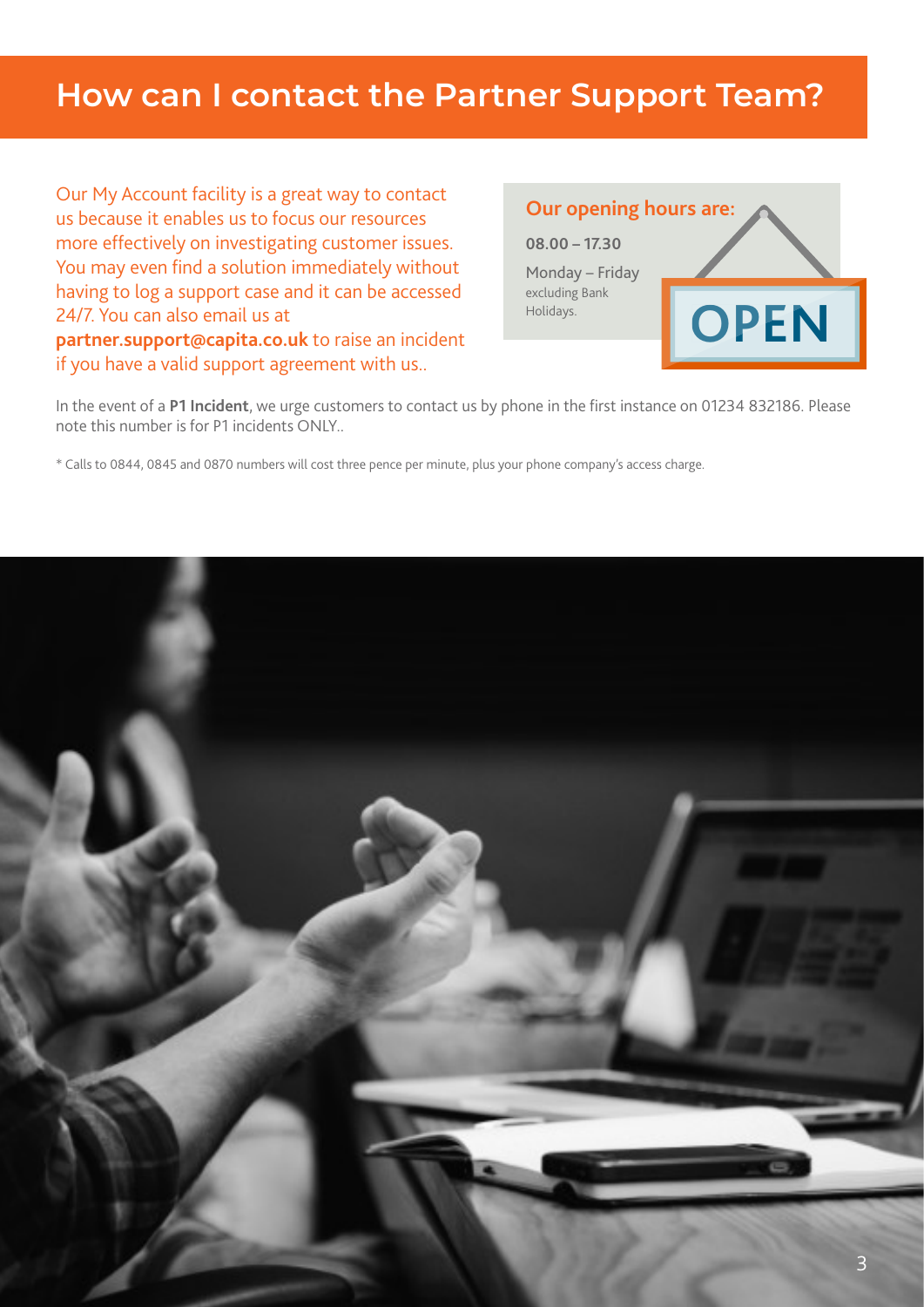### **Case prioritisation**

 $\overline{\phantom{a}}$ 

All case investigation is based on Priority, 1 being the highest and 4 being the lowest. Enquiries and service requests will never be raised above a P3. When logging an incident on My Account, you will have the option of setting the Priority. Once set, a revision of this rating will only be carried out with your reasonable agreement. We ask that our customers use the below guides in setting Priorities.

|                                                                                                                                                                                                                                                        |  | <b>Urgency Level</b>                                                                                                     |                                                                                                                              |                                                                                                         |  |
|--------------------------------------------------------------------------------------------------------------------------------------------------------------------------------------------------------------------------------------------------------|--|--------------------------------------------------------------------------------------------------------------------------|------------------------------------------------------------------------------------------------------------------------------|---------------------------------------------------------------------------------------------------------|--|
|                                                                                                                                                                                                                                                        |  | <b>Urgency 1</b><br>Impacts work that<br>cannot be completed<br>by the integrator<br>and is critically time<br>sensitive | <b>Urgency 2</b><br>Work that cannot<br>be completed by the<br>integrator is not time<br>sensitive but is high in<br>volume. | <b>Urgency 3</b><br>Work that cannot<br>be completed by the<br>integrator but is not<br>time sensitive. |  |
| Impact 1<br>A service interruption which has a<br>critical impact on the activities of the<br>integrator, causes significant financial<br>loss and/or disruption to the integrator<br>or results in any material loss or<br>corruption of school data. |  | <b>Priority 1</b>                                                                                                        | <b>Priority 1</b>                                                                                                            | <b>Priority 2</b>                                                                                       |  |
| Impact <sub>2</sub><br>A service interruption has occurred<br>which can or could have a major (but<br>not critical) adverse impact on the<br>activities of the integrator and no work<br>around is available.                                          |  | <b>Priority 1</b>                                                                                                        | <b>Priority 2</b>                                                                                                            | <b>Priority 3</b>                                                                                       |  |
| Impact 3<br>A service interruption which has a<br>major adverse impact on the activities<br>of the integrator which can be reduced<br>to a moderate adverse impact due to<br>the availability of a work around.                                        |  | <b>Priority 2</b>                                                                                                        | <b>Priority 3</b>                                                                                                            | Priority 4                                                                                              |  |
| Impact 4<br>A service interruption which has a<br>minor adverse impact on the provision<br>of the Service to End Users or a<br>flaw which is cosmetic but does not<br>compromise confidence in data.                                                   |  | <b>Priority 3</b>                                                                                                        | Priority 4                                                                                                                   | Priority 4                                                                                              |  |

Impact Level **Impact Level**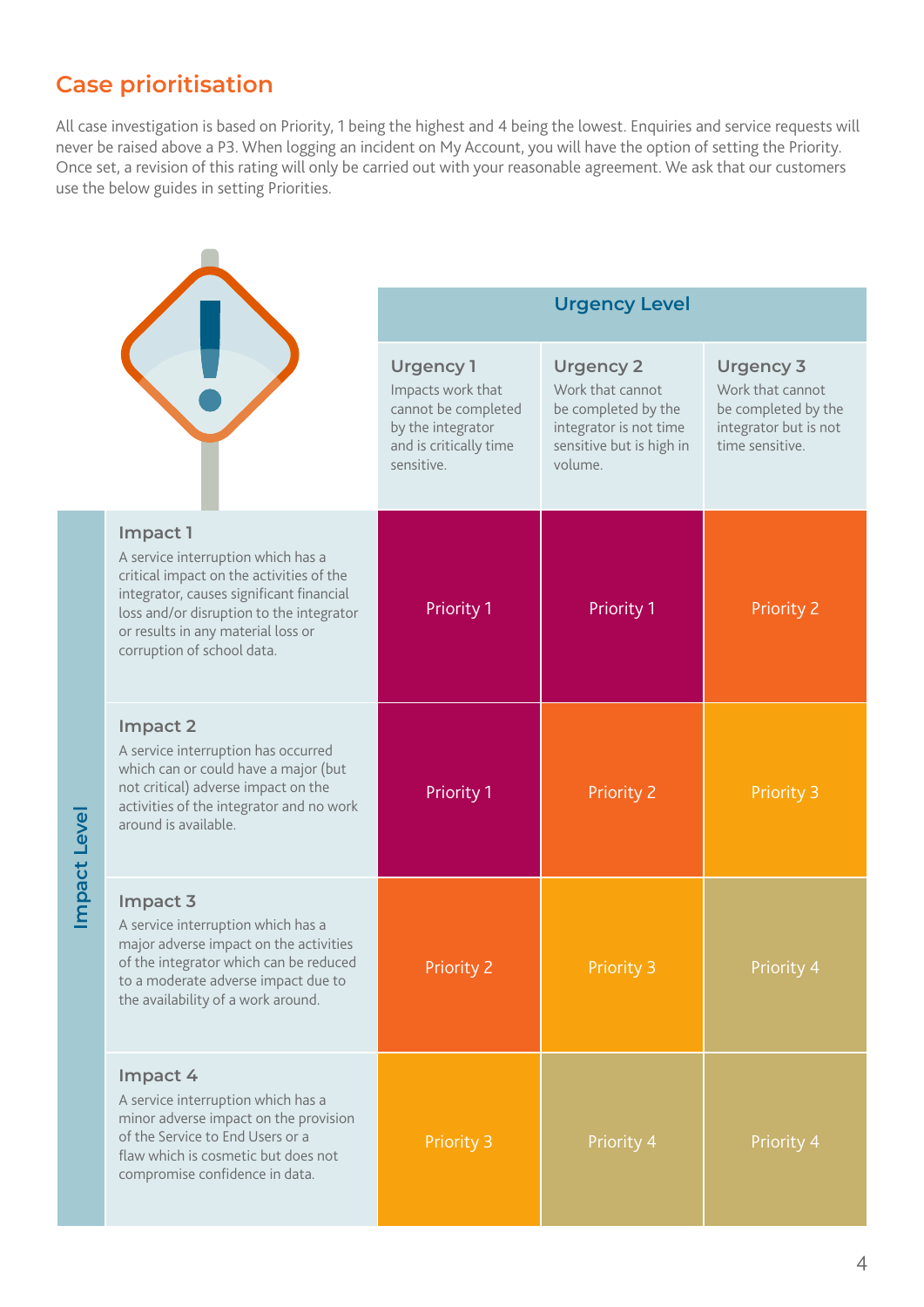

### **Priority Examples**

| <b>Priority Level</b>        | <b>Examples</b>                                                                                                                                                                                                                                                                        |
|------------------------------|----------------------------------------------------------------------------------------------------------------------------------------------------------------------------------------------------------------------------------------------------------------------------------------|
| <b>Priority 1 - Blocker</b>  | Failure with the APIs/Business Objects<br>$\bullet$<br>Failure in interfacing as a result of a change<br>$\bullet$<br>to an API/Business Object<br>Consultant on-site.                                                                                                                 |
| <b>Priority 2 - Critical</b> | The integrator is unable to access a product API<br>$\bullet$<br>(but all other areas are fine), such as Attendance<br>Specific business critical time of year such as Exam<br>$\bullet$<br>Results Day or Census Day.                                                                 |
| <b>Priority 3 - Major</b>    | An error message appearing on an individual's<br>$\bullet$<br>system but is not preventing the integrator from<br>using the APIs/Business Objects<br>One or more users (not all users) experiencing an<br>$\bullet$<br>issue<br>Performance-based issues with the system.<br>$\bullet$ |
| <b>Priority 4 - Minor</b>    | "How do I?"<br>Service requests<br>Help with performing tasks within the system or<br>$\bullet$<br>APIs/Business Objects.                                                                                                                                                              |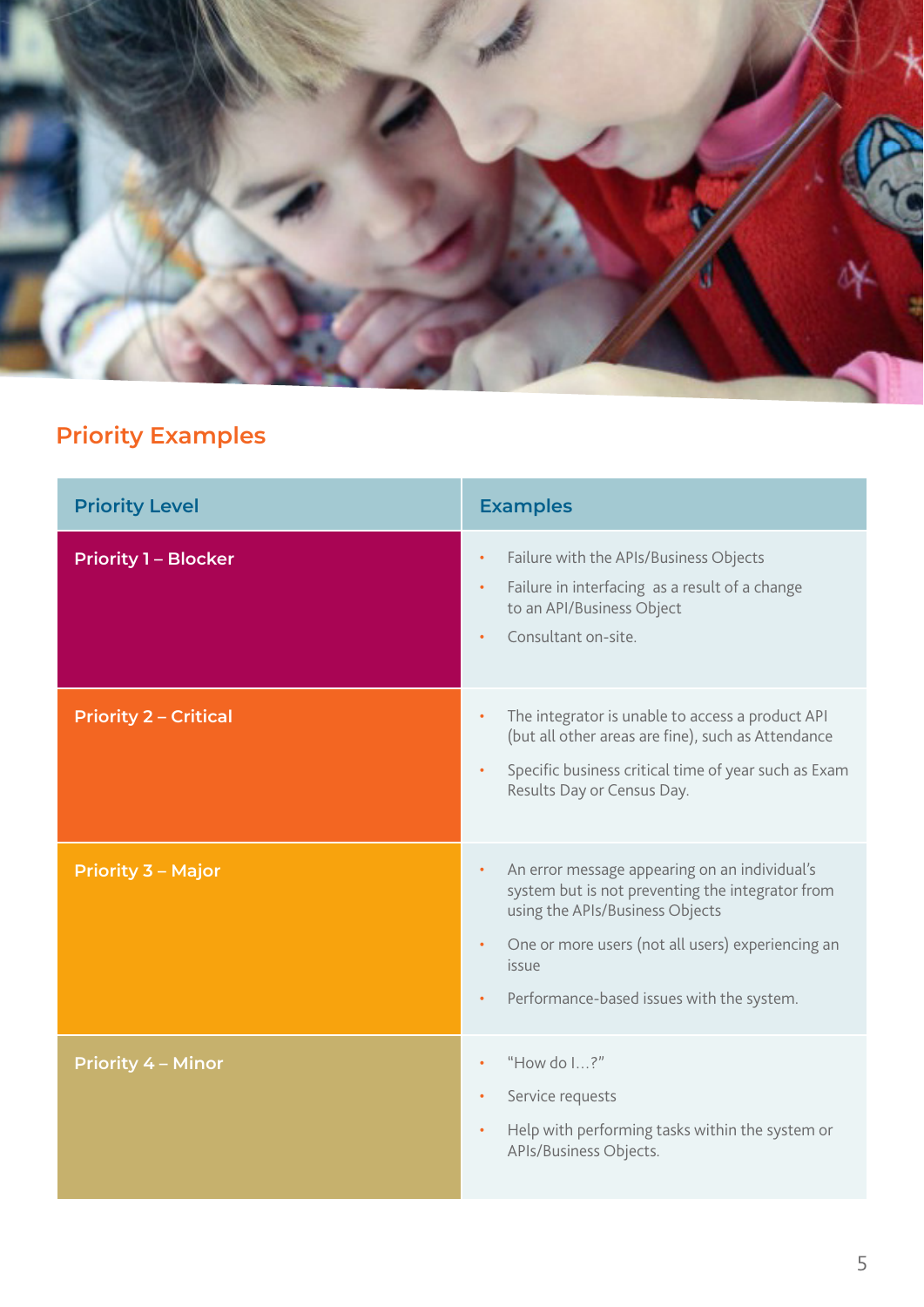# **How will your issue be resolved?**

#### **Incidents**

Incident resolution may take different forms e.g. advice, workaround or upgrade to later version – regardless of whether this version is released yet.

#### **Problems**

Problem resolution depends on the nature of the issue and, depending on its priority and/or its status as generic or site-specific, you will see a resolution provided as either a Script, Hotfix, Service Pack or in a Main Release.

Once a resolution has been provided, your case will be set to a status of 'Resolution Offered'. This gives a window of ten working days to get back to us if there is still an issue. After this period, it will become permanently 'Resolved'.

#### **When will your issue be resolved?**

#### **Incidents**

We aim to resolve cases according to their priority, usually with the most urgent and impactful cases being addressed first. The following is the Key Performance Indicator we use to target how quickly we aim to resolve an incident.



| Priority 4 8 2 5 10 12 15<br>hrs hrs days days days days days days |  |                             |  |  |
|--------------------------------------------------------------------|--|-----------------------------|--|--|
|                                                                    |  |                             |  |  |
|                                                                    |  | 1 75% 95% 100%              |  |  |
|                                                                    |  | 2 60% 75% 90% 95% 97% 100%  |  |  |
| $\mathbf{3}$                                                       |  | 60% 70% 75% 80% 85% 95% 98% |  |  |
| 4                                                                  |  | 60% 70% 75% 80% 85% 87% 90% |  |  |

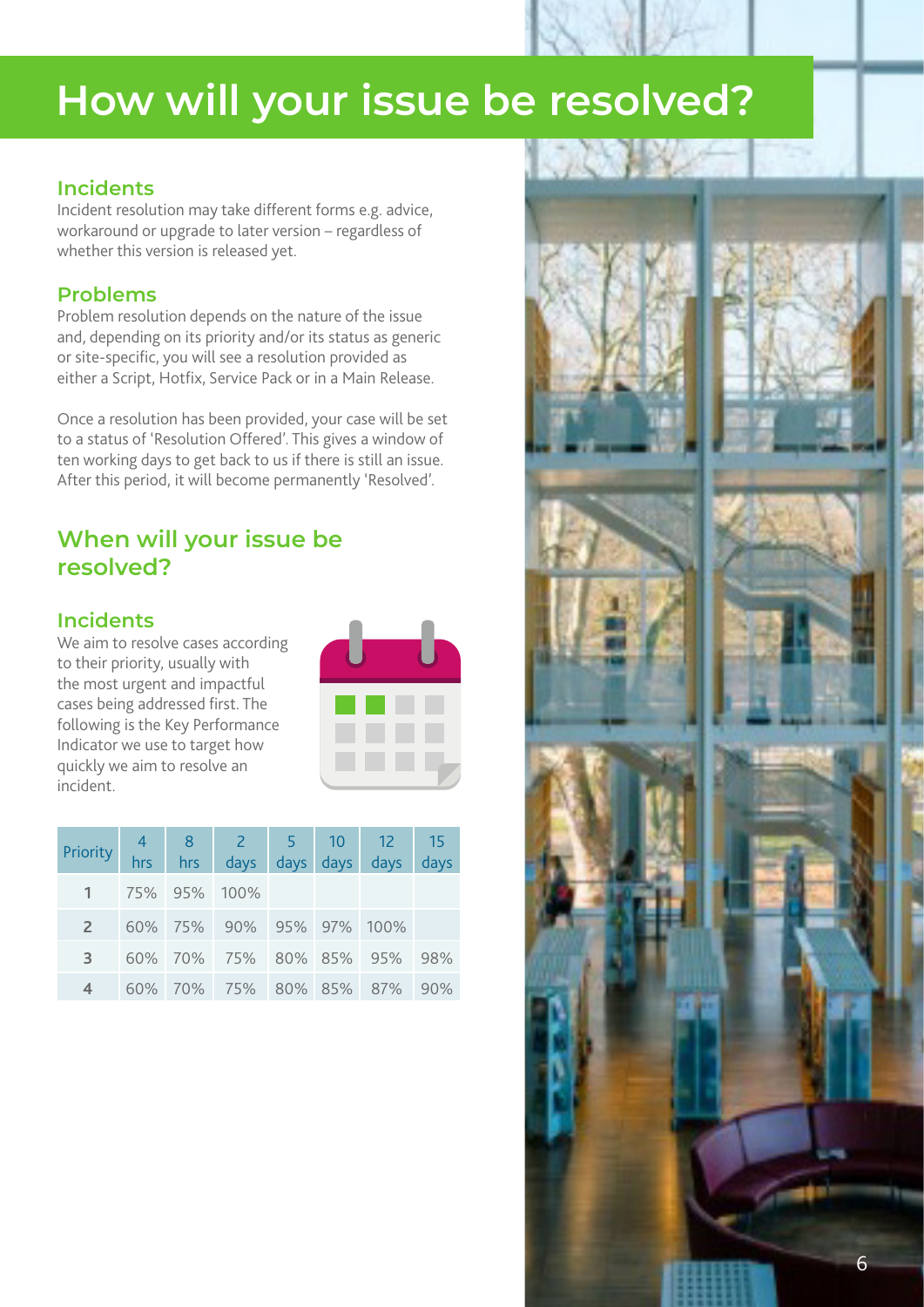# **Change requests**

Our goal is to deliver outstanding software to meet the needs of schools now and into the future. Capita SIMS places its integrators at the forefront of our strategy when it comes to interfacing against our products. The main focus for schools will always be providing the best possible education for the children in their care, and to do that, our focus will always be on ensuring that we understand these educational challenges and deliver software solutions to help.

Dealing with customer change requests correctly and efficiently is a fundamental part of keeping in-line with changing needs. It also gives our customers the opportunity to directly influence the development of our products. We capture change requests in a number of mediums to ensure that we are giving our customers alternate ways to consult with us. An example of these are:



**SSAP (SIMS Strategic Advisory Panel) –** A group of Chairs from Support Team Regional User Groups, to advise us on local issues and give strategic direction regarding the schools they support



**Independent Strategy Group –** A group of leading schools in the Independent sector



**Academies Strategic Group –** A strategic group of academies and multi-academy trusts



**Consultation Groups –** As part of our engagement, product managers also hold consultation groups for specific solutions, this allows the product manager to gather, on a group basis, the change requests for a single solution



**My Account –** We encourage users to submit change requests via My Account, to share your ideas with other users. The customer has the option to vote on a change request already submitted, which helps us to prioritise the change requests



**School visits –** Our product management team visit a range of schools across the country to ensure we are meeting the needs of different type of schools across different regions of the UK.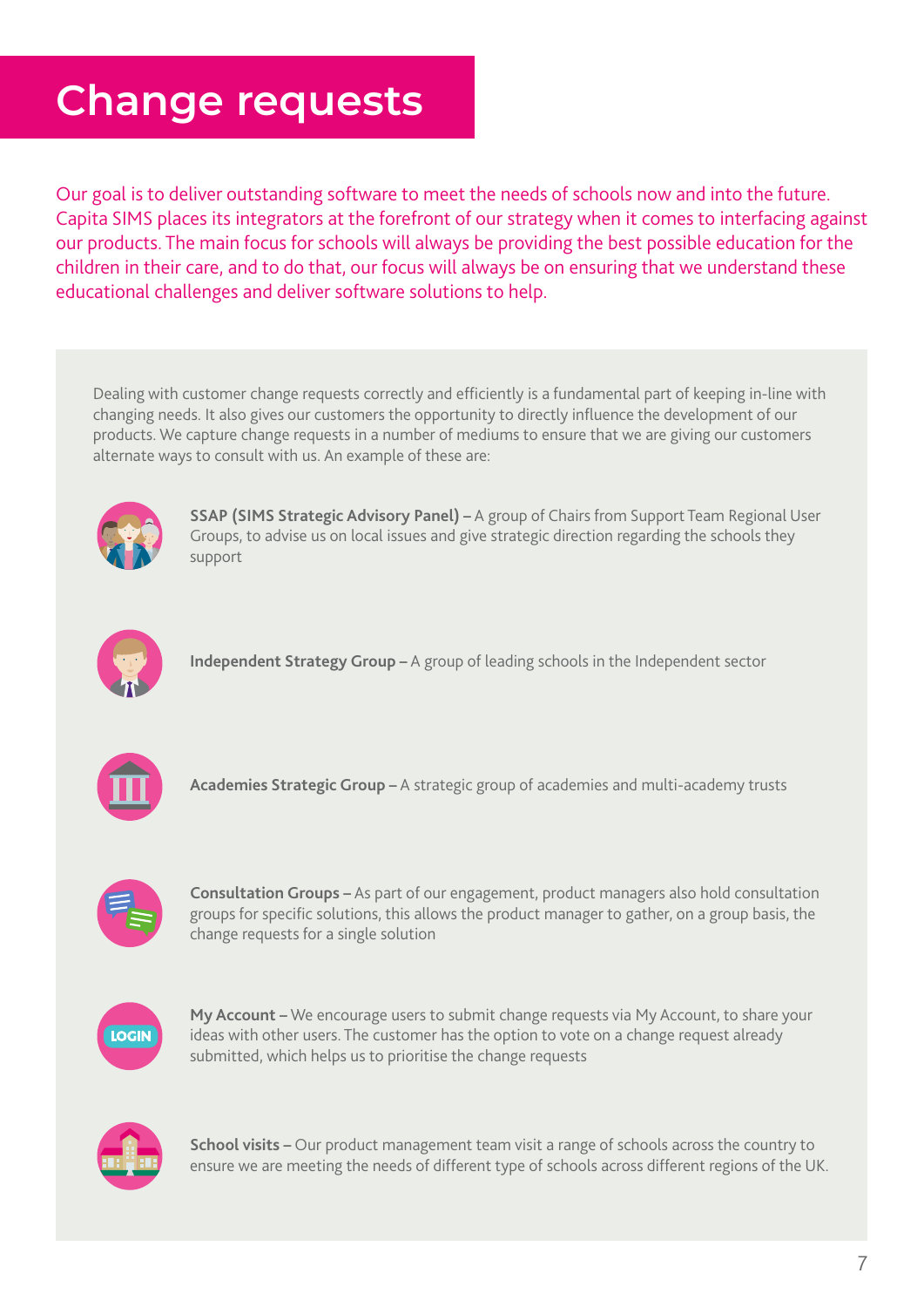#### **What is the process for change request management?**

Change requests are reviewed by product managers on a periodic basis and especially at the time of business planning for the following year and before Customer Consultation Groups.

**Stage 1** will take on the status of 'published for consultation'. This is then either rejected, a duplicate (or work around) or becomes 'considered for a future release'.

**Stage 2** will have the status 'considered for a future release'. This has achieved initial approval, is popular and is a high enough priority within the resources available to be developed within the next 36 months. Once on a project backlog it moves to the next status of 'planned for a future release'. However, change requests that reach stage 2 may still be rejected for various reasons (example: not the sufficient number of votes) and not reach stage 3.

**Stage 3** will have the status 'planned for a future release'. This will be a change request that is committed to a project to be developed and delivered within the next 12 to 18 months or planned for our next generation of SIMS.

#### **What can you do to support faster resolution?**

When contacting the Partner Support team about any issue, be prepared to provide as much information as possible including:

- Who you are
- The school this is affecting
- The specific APIs/Business Objects
- The release version you are on
- What impact this is having on your business in real terms e.g. deadlines
- Environmental issues that may have caused or might affect it e.g. any recent upgrades, other software or hardware changes including network
- A reference number (if calling about an existing matter):
	- As much detail as possible about what you are reporting, including:
		- Error messages (and the steps you take to reach it)
		- Time/date when these errors occur
		- If the issue is replicable
		- Screenshots
		- What environments are affected e.g. Live/ Test/Project/Train.

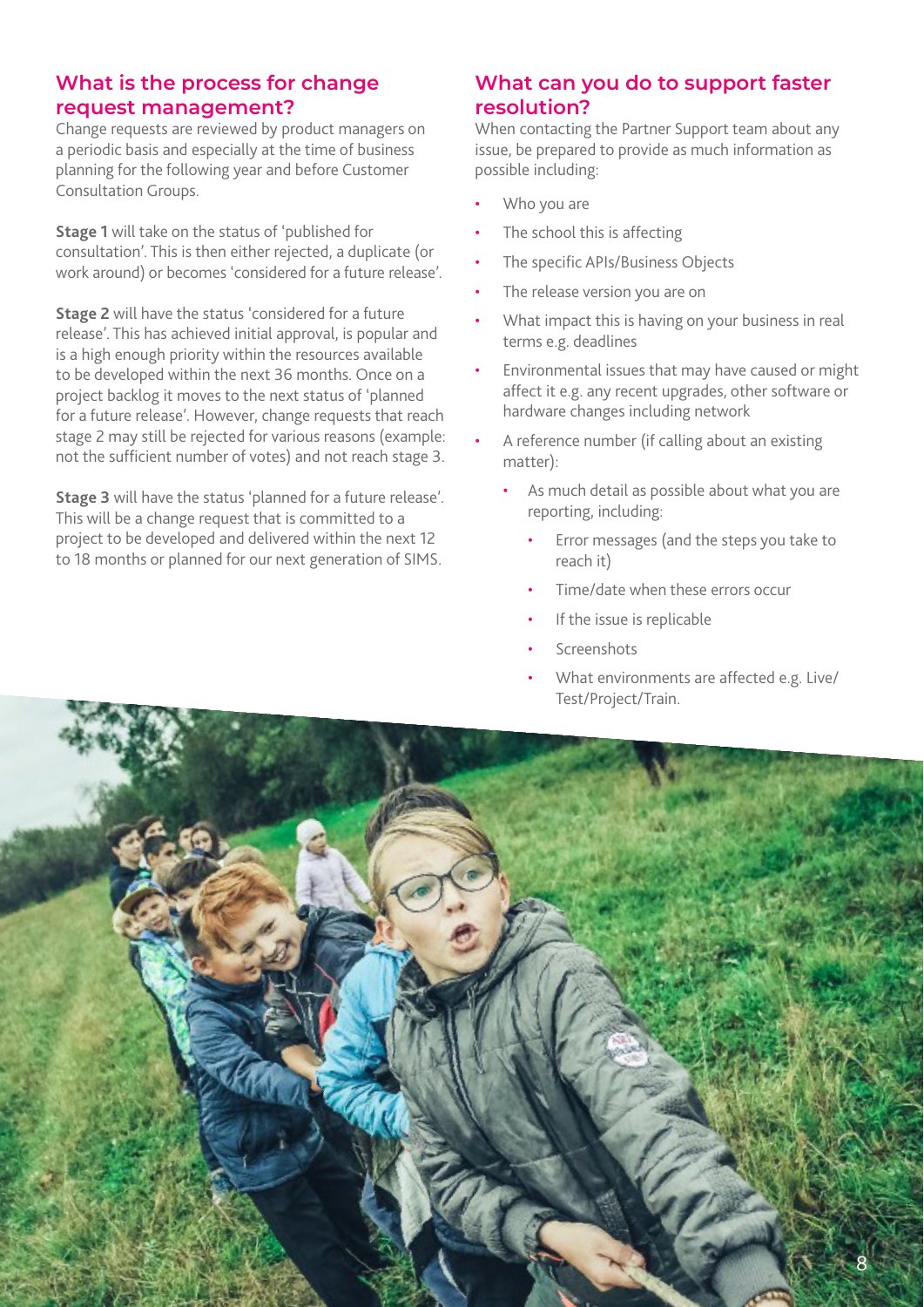## **How will we communicate with you?**

We will aim to resolve your query immediately, but sometimes a deeper level of investigation is needed. The time required to do this will depend on the complexity of the issue and the factors involved. It may be necessary to ask you a few questions in order to establish additional information or even to request a copy of the data for further investigation.

The majority of communication you can expect from us will be in the form of updates by email or My Account. For P1 incidents, we will call you in the first instance.

We target our initial response to cases based on their priority:



While your case is being investigated, you can expect contact every five working days with higher frequency, on priority 1 incidents. However, if your case is escalated as a 'problem', you will usually only be further updated when:

- Your issue is going to be reviewed
- Your issue is accepted as a defect
- If a developer requires some further information from you.

#### **How can I send data to Capita SIMS?**

To assist in the analysis and resolution of issues logged with our teams, we may require a copy of the school's data. The current accepted method is our SFTP service which provides a secure and efficient means of safely sending your data to our support teams.



#### **How will my data be used?**

To achieve the fastest resolution possible, we may need you to supply or give controlled access to your data for investigation by a trusted Support Partner outside of the EEA; this will be via an approval process in each instance. Capita SIMS adheres to the 1998 Data Protection Act and will only release your data to these partners upon your approval via the DPA process.

#### **What staff security measures are currently in place?**

Our current policy is to acquire enhanced disclosure checks via the Disclosure and Barring Service for all staff who are working in a restricted role, i.e. one where they will potentially come into contact with children and young people on a regular basis. Capita SIMS holds ISO 27001 certification and all staff are required to take part in and complete annual training and an assessment on Information Security Awareness.